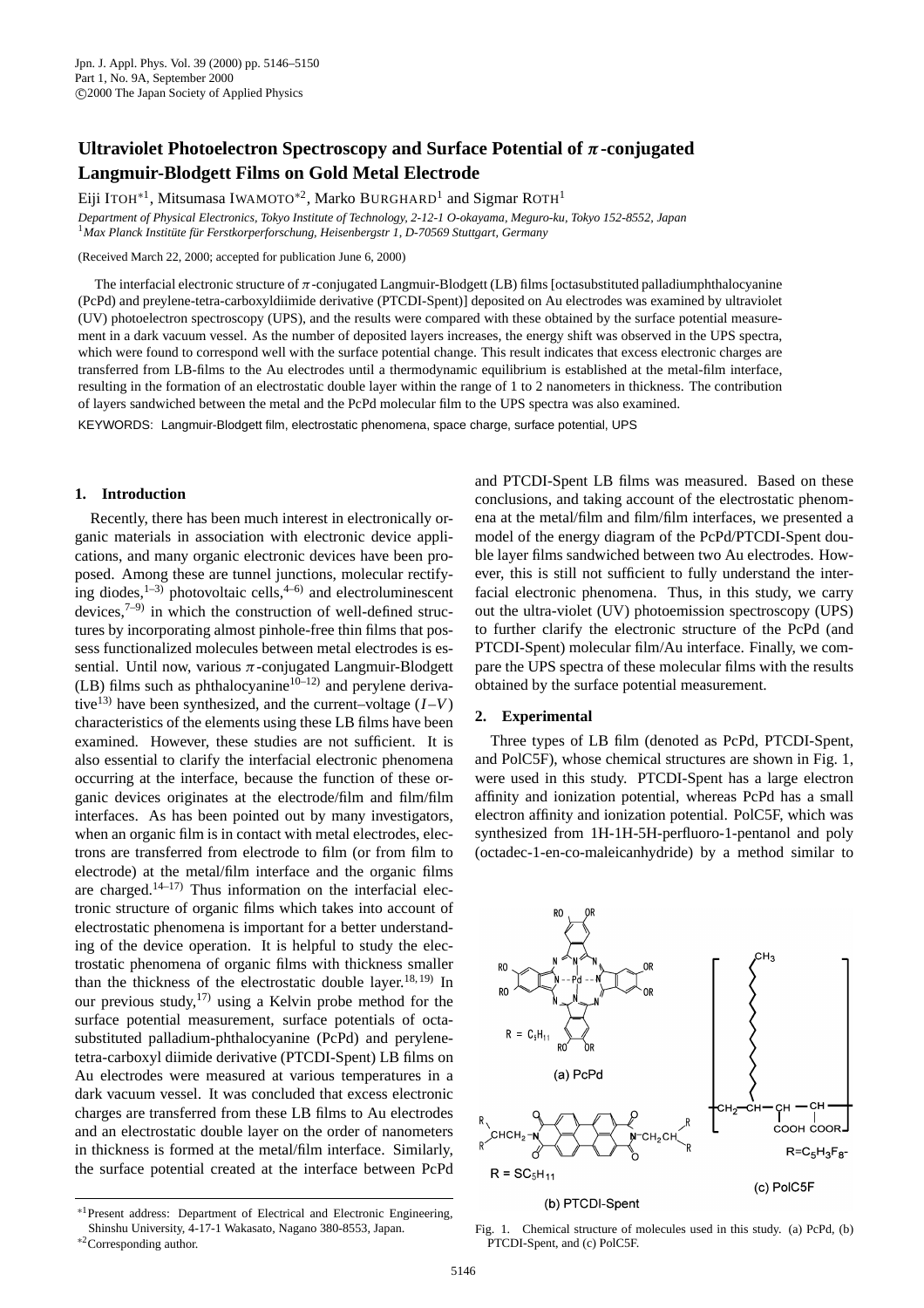Table I. Conditions of LB film deposition.

|             | Deposition temperature Surface pressure Dipping speed<br>(°C) | (mN/m) | (mm/min) |
|-------------|---------------------------------------------------------------|--------|----------|
| PcPd        | 10                                                            | 15     |          |
| PTCDI-Spent |                                                               | 12.    |          |
| PolC5F      | 10                                                            | 25.    |          |

10 nm of Cr as an adhesion layer followed by 200 nm of Au, were used as substrates. Before LB film deposition, the substrates were treated with a 1 : 1 mixture of hexamethyldisilazane:chloroform for 12 h at room temperature for preparation of quality films. We then deposited the LB films onto an Au-evaporated electrode under the conditions listed in Table I. The UPS spectra were measured in a vacuum on the order of  $10^{-9}$  Torr, using He I (21.21 eV) and He II (40.81 eV) radiation. Samples were not heat treated during the measurement. The measurements were performed using a Leybold-Heraeus hemispherical analyzer (EA11) at an overall resolution of about 50 meV. This resolution was determined from the FWHM of the Fermi edge of clean gold which was used as a reference. All substrates were biased at a voltage of −10 V. that described by Winter  $et$   $al$ ,  $20$ <sup>0</sup> was used as an insulating layer. Au-covered silicon wafers  $(p^+$ -doped with a native oxide layer), which were prepared by evaporation of

### **3. Results and Discussion**

Figure 2 shows the UPS spectra of a bare Au electrode, PcPd and PTCDI-Spent mono-molecular films deposited on a Au electrode. These spectra were obtained by irradiation of the incident light from the light source of the He I discharge with a photon energy *h*ν of 21.2 eV. The x-axis represents the kinetic energy of photoinduced electrons. On the left-hand



Fig. 2. UPS spectra of Au and PcPd, and PTCDI-Spent monomolecular films with respect to kinetic energy of photoelectrons induced by He I  $(hv = 21.2 \text{ eV}).$ 

side, the cutoff was observed at  $E_{\text{kinmin}}$  (=10 eV) for the Au substrate, and the corresponding energy coincided with the biasing energy  $eV_{bias}$ . Thus, the Fermi energy of the Au substrate  $E_F$  was determined to be  $-4.6$  eV using the following equation

$$
E_{\rm F} = E_{\rm kinnax}^{\rm Au} - h\nu + eV_{\rm bias} \tag{1}
$$

Here,  $E_{\text{kinmax}}^{\text{Au}}$  is the onset energy (threshold energy) of the intensity in the UPS spectra, which is seen on the right hand side of this spectra. The spectrum differs in  $E_{\text{kinmin}}$  between the Au substrate and PcPd monomolecular film, as shown in Fig. 2. The electrostatic potential across the PcPd monomolecular film contributes to reduction of the electron energy applied between the sample and the spectrometer surface. Due to the presence of the surface potential at the Au/film interface, the onset energy shifts 0.3 eV with respect to the energy difference between the Fermi energy of Au and the ionization energy of PcPd molecule in PcPd films. Thus this energy difference  $\Delta E$  (=0.3 eV) corresponds to the electrostatic surface potential across the PcPd mono-molecular film on the Au substrate, possibly due to the displacement of electrons from PcPd to the Au substrate. Similarly, the onset energy shifts 0.2 eV for PTCDI-Spent monolayer films. Therefore the right-hand side onset energy (threshold energy) of intensity for LB films  $E_{\text{kinmax}}^{\text{LB}}$  is subtracted  $\Delta E$  from the *E*LB kinmax value of the film without charge transfer at the metal/film interface. Taking into account the band bending  $\Delta E$  in the PcPd LB film due to the interfacial electrostatic phenomena at the Au/PcPd LB film interface, the ionization potential of the monomolecular PcPd LB film was determined to be 5.4 eV using the following equation:

$$
IP = hv - eV_{bias} - E_{kinmax}^{LB} - \Delta E. \tag{2}
$$

Similarly, the ionization potential of the mono-molecular PTCDI-Spent film was determined as 6.1 eV. It should be noted here that the charging of the PcPd films is negligible possibly because the films have semiconductive properties. Figure 3 shows the UPS spectrum in the high energy range,



Fig. 3. The inset is the UPS spectrum induced by He II ( $hv = 40.8 \text{ eV}$ ). Biasing energy between the detector and the Au substrate is 10 V.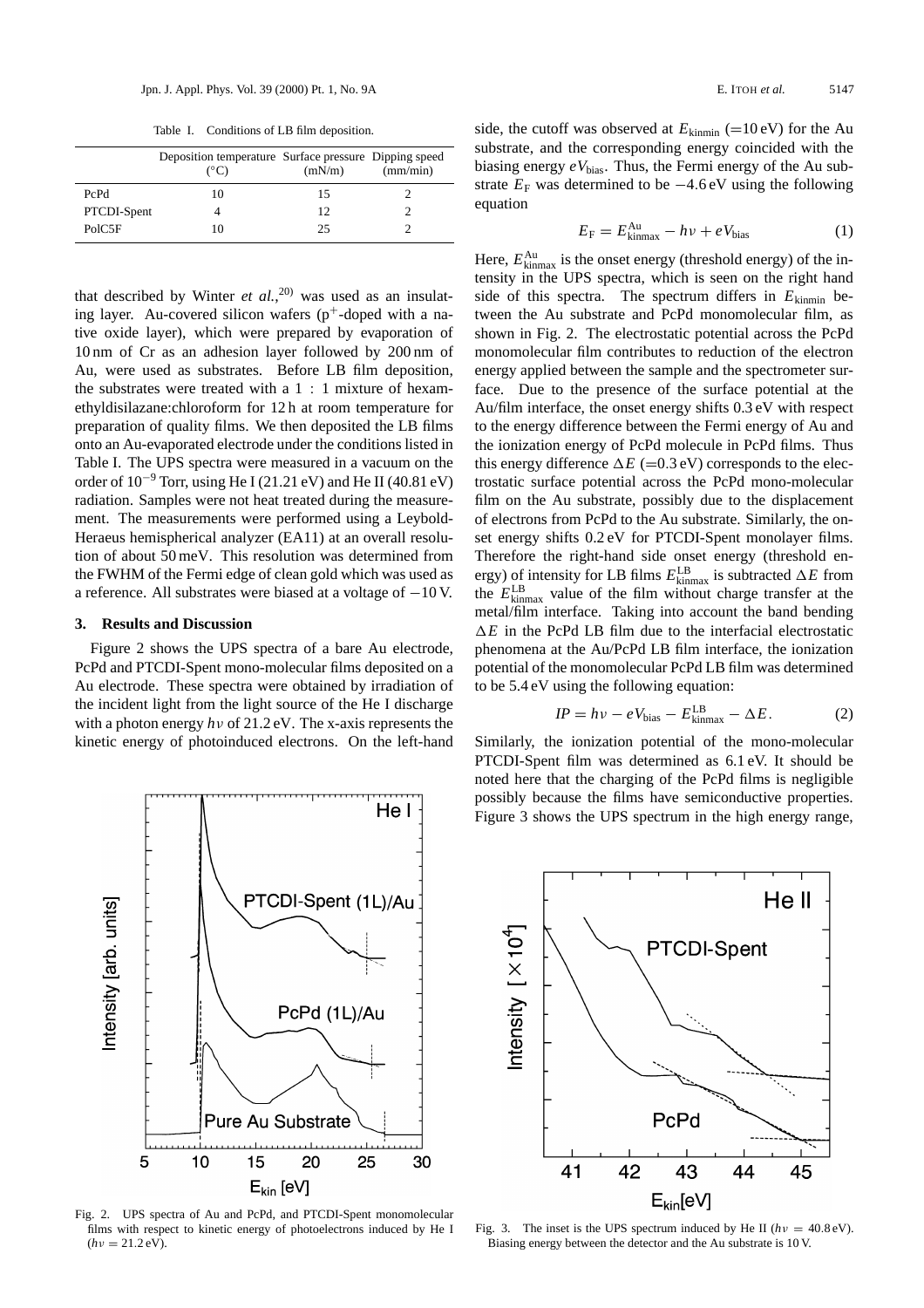a photon energy  $h\nu$  of 40.8 eV. The values of  $\Delta E$  of PcPd and PTCDI-Spent are 0.3 eV and 0.2 eV, respectively, and the ionization potentials of the PcPd and PTCDI monomolecular films were determined to be  $5.4 \text{ eV}$  and  $6.2 \text{ eV}$ . Figures  $4(a)$ and 4(b) show the energy diagram of the PcPd and PTCDI-Spent monomolecular films deposited on the Au substrate, respectively. Here, the HOMO-LUMO gap of the films was determined using the optical absorption spectra. The HOMO and LUMO levels are reduced at an energy of  $\Delta E$  at the Au/monomolecular film interface. As a result, the Fermi level of the Au substrate  $E_F$  is located in the middle of the HOMO-LUMO gap for the PcPd monolayer films, whereas it is located at an energy level close to the LUMO state of the PTCDI-Spent for the PTCDI-Spent monolayer film. which is obtained by the excitation of the He II discharge with

Table II summarizes the energy parameters of PcPd LB films deposited on the Au substrate. The energy difference in  $E_{\text{kinmax}}$  between the LB film and the Au substrate coincides with the energy depth of the onset energy which is measured with respect to the Fermi level of the Au substrate (see Fig. 3). It should be noted here that this energy difference corresponds to the energy depth of the HOMO of the LB films with respect to the Fermi level of the Au substrate. The ionization potential *IP*<sub>LB</sub> is given by  $-E_F+(E_{\text{kinmax}}^{\text{Au}}-E_{\text{kinmax}}^{\text{LB}})-\Delta E$  from eqs. (1) and (2).  $\Delta E$  increases as the number of deposited layers increases, and then saturates when the number of deposited layers is at least 6. The surface Fermi level of LB films and



Fig. 4. Energy diagrams of (a) Au/PcPd monomolecular film interface and (b) Au/PTCDI-Spent monomolecular film interface.

Fermi level of the Au electrode coincide when a thermodynamic equilibrium is established at the interface.<sup>15-17)</sup> Therefore  $\phi_{LB}$  is given by  $-E_F + \Delta E$ , and the saturated value of  $\phi_{LB}$  corresponds well to the work function of LB films. On the other hand, the ionization potential IP of PcPd LB films does not depend on the number of deposited layers. These results indicate that  $\Delta E$  is induced due to the formation of the electrostatic double layer at the Au/LB film interface and not due to the chemical bonding at the interface. Table III summarizes the energy parameters of PTCDI-Spent LB films deposited on the Au substrate.  $\Delta E$  gradually increases as the number of deposited layers increases and does not saturate, at least, for the first 10 layers; however, the ionization energy of the films is nearly constant, only, that of one-layer PTCDI-Spent film is somewhat smaller than that of the six- and tenlayer films. As illustrated in Fig. 4(b), the energy level of the LUMO of the PTCDI-Spent film is closer to the Fermi level of the Au electrode than that of the PcPd film. Perturbation, such as anion formation between the LUMO and filled Au states or surface rearrangement of the molecule, may induce a reduction of the ionization energy or formation of the interfacial electronic states at the first LB layer.<sup>19, 21–23)</sup>

Table IV summarizes the cyclic voltammetric behavior of the 10-layer PcPd and PTCDI-Spent LB films. We examined the cyclic voltammetric behavior of these films in acetonitrile solution (vs Ag/AgCl). The electron affinity Ac and ionization potential IP were calculated, assuming that the vacuum level of the referenced ionization potential of the Ag/AgCl electrode is 4.7 eV. The ionization potential of Ag/AgCl was estimated by the sum of the electromotive force of saturated Ag/AgCl solution based on the hydrogen scale NHE  $(=0.2 V)$ and the ionization potential of NHE  $(=4.5 \text{ eV})$ . The ionization potential of the PTCDI-Spent film was determined by the sum

Table IV. Cyclic voltammetric behavior of the 10-layer PcPd and PTCDI-Spent LB films.

|                     | Energy level/V             | $4.7 + E_2/eV$ |
|---------------------|----------------------------|----------------|
|                     | vs. satid. Ag/AgCl $(E_2)$ |                |
| PcPd $(A_c)$        | $-1.20$                    | 3.5            |
| PcPd $(I_p)$        | $+0.62$                    | 5.3            |
| PTCDI-Spent $(A_c)$ | $-0.53$                    | 4.2            |
| PTCDI-Spent $(I_p)$ |                            | 6.4            |

|                  |                                                                  | ----                                                                                                             |                                              |                                          |
|------------------|------------------------------------------------------------------|------------------------------------------------------------------------------------------------------------------|----------------------------------------------|------------------------------------------|
| Number of layers | $E$ LB<br>$E_{\text{kinmax}}^{\text{Au}}$<br>$E_{\text{kinmax}}$ | $F^{\text{LB}}$<br>ΓAu<br>$\overline{\phantom{0}}$<br>$E_{\text{kinmin}}$<br>$E_{\text{kinmin}}$<br>$(\Delta E)$ | $\Phi_{\text{LB}} - E_{\text{F}} + \Delta E$ | Ionization potential<br>IP <sub>LB</sub> |
|                  | 1.1 eV                                                           | 0.3 <sub>eV</sub>                                                                                                | $4.3 \text{ eV}$                             | 5.4 eV                                   |
|                  | 1.5 eV                                                           | 0.7 <sub>eV</sub>                                                                                                | 3.9 <sub>eV</sub>                            | 5.4 eV                                   |

Table II. Energy parameters of PcPD LB films deposited on Au.

Table III. Energy parameters of PTCDI-Spent LB films deposited on Au substrate.

10 1.5 eV 0.7 eV 3.9 eV 5.4 eV

| Number of layers | $-E_{\rm kinnax}^{\rm LB}$<br>$E_{\text{kinmax}}^{\text{Au}}$ | $E_{\text{kinmin}}^{\text{Au}} - E_{\text{kinmin}}^{\text{LB}}$<br>$(\Delta E)$ | $\Phi_{\text{LB}} - E_{\text{F}} + \Delta E$ | Ionization potential<br>IP <sup>LB</sup> |
|------------------|---------------------------------------------------------------|---------------------------------------------------------------------------------|----------------------------------------------|------------------------------------------|
|                  | 1.7 <sub>eV</sub>                                             | 0.2 <sub>e</sub> V                                                              | $4.4 \text{ eV}$                             | $6.1 \text{ eV}$                         |
|                  | 2.0 <sub>eV</sub>                                             | 0.3 eV                                                                          | $4.3 \text{ eV}$                             | $6.3 \text{ eV}$                         |
| 10               | $2.1 \text{eV}$                                               | 0.4 <sub>eV</sub>                                                               | $4.2 \text{ eV}$                             | $6.3 \text{ eV}$                         |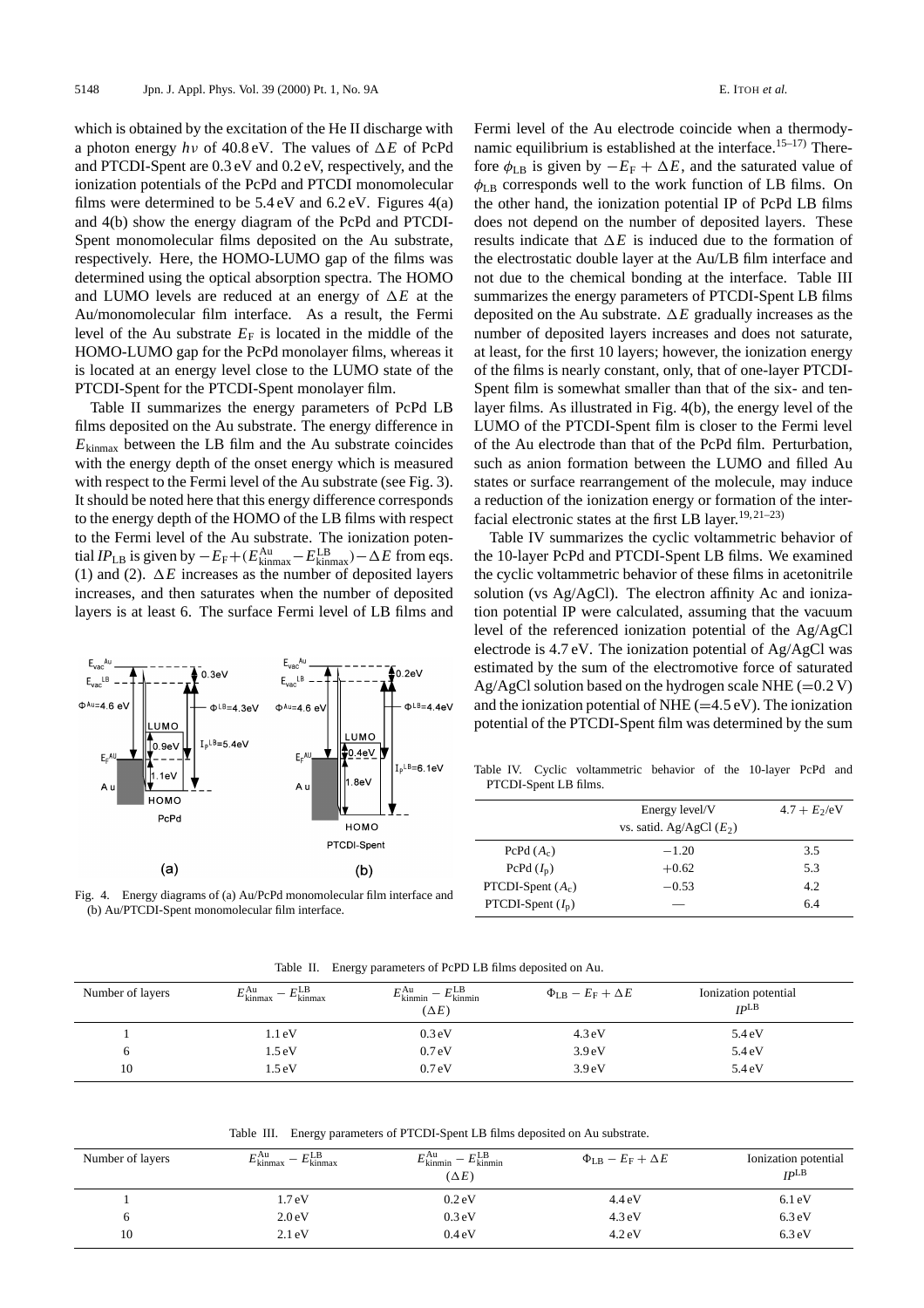Table V. Energy parameter of the PcPd(1L)/Au, PcPd(1L)/PTCDI-Spent(4L)/Au, and PcPd(1L)/PolC5F(4L)/Au system.

| Sample structure            | $E$ LB<br>$E_{\text{kinmax}}^{\text{Au}}$<br>$E_{\text{kinmax}}$ | $E_{\text{kinmin}}^{\text{LB}}$<br>$E_{\text{kinmin}}^{\text{Au}}$<br>$(\Delta E)$ | Ionization potential<br>IP <sub>LB</sub> |
|-----------------------------|------------------------------------------------------------------|------------------------------------------------------------------------------------|------------------------------------------|
| PcPd(1L)/Au                 | 1.1 eV                                                           | 0.3 <sub>eV</sub>                                                                  | 5.4eV                                    |
| PcPd(1L)/PTCDI-Spent(4L)/Au | 1.4 <sub>eV</sub>                                                | 0.6eV                                                                              | 5.4eV                                    |
| PcPd(1L)/PolC5F(4L)/Au      | $3.3 \text{ eV}$                                                 | 2.6eV                                                                              | $5.3 \text{ eV}$                         |

indicated in the energy diagram as shown Fig. 4 and those tabulated in Tables II and III. of the electron affinity and the optical energy gap  $(=2.2 \text{ eV})$ because no oxidation wave could be obtained by the cyclic voltammetry. There is a good agreement between the values

In our previous study, we measured the surface potential across PcPd LB films and PTCDI-Spent LB films on a Au electrode in a dark vacuum vessel at various temperatures. It was suggested that excess electronic charges are transferred from these LB films to the Au electrodes until a thermodynamic equilibrium is established at the metal/film interface, resulting in the formation of an electrostatic layer on the order of several nanometers. Figure 5 shows the relationship between the surface potential of the PcPd and PTCDI-Spent LB films deposited on the Au electrode and the number of deposited layers before heat treatment.<sup>17)</sup> The surface potentials of PcPd LB films gradually increase as the number of de posited layers increases and then reach a constant saturation potential within the first 5 LB layers; whereas the surface potentials of PTCDI-Spent LB films gradually increase as the number of deposited layers increases and do not reach a constant saturation potential even when the number of layers is 15. These tendencies correspond well to the UPS results of  $\Delta E$  summarized in Tables II and III. That is,  $\Delta E$  of PcPd LB films saturate with first five layers because the thickness of electrostatic double layer is less than five molecular layers, whereas the  $\Delta E$  of PcPd LB films does not saturate in the first 10 layers because the thickness of the electrostatic double layer is larger than the 15 molecular layer thickness. The potentials plotted in Fig. 5 are somewhat smaller than the



Fig. 5. Relationship between the surface potentials of PcPd and PTCDI-Spent LB films deposited on Au substrates measured in a dark vacuum vessel before heat-treatment.

 $\Delta E$  obtained by UPS measurement. One reason is that our sample was charged up during photoemission. Another reason is that the surface potential of non-heat-treated samples was unstable, and the potentials scattered with a deviation of about 0.1 V from sample to sample. Further, these potentials changed significantly by the heat treatment. For example, the saturated value of the surface potential of the PcPd LB film strongly depends on temperature and changes from 0.5–0.6 V to  $0.25$  V at room temperature during the heat treatment.<sup>17)</sup> Therefore, we may argue here that the energy difference  $\Delta E$ corresponds to the electrostatic energy. That is,  $\Delta E$  corresponds to the surface potential reached due to the displacement of electronic charge at the metal/organic thin-film interface. Thus, we concluded that the saturation values of  $\phi_{LB}$  in Tables II and III represent the work function of organic films.

Figure 6 shows the UPS spectrum of PcPd monolayer films deposited on a bare Au electrode, and those of the four-layer PTCDI-Spent film and the four-layer PolC5F film. These films are denoted as PcPd (1L)/Au, PcPd (1L)/PTCDI-Spent (4L)/Au, and PcPd (1L)/PolC5F (4L)/Au. Table V summarizes the energy parameters obtained from Fig. 6. The trace of these three samples is nearly the same in Fig. 6, indicating that photoinduced electrons are emitted from the overcoated PcPd monolayer film. Δ*E* of the PcPd (1L)/PTCDI-Spent (4L)/Au was  $0.62$  eV. It coincided with  $\Delta E$  of PcPd monolayer film,



Fig. 6. UPS spectra of PcPd (1 layer), PcPd (1 layer)/PTCDI-Spent (4 layers), and PcPd (1 layer)/PolC5F (4 layers) films on Au substrate with respect to kinetic energy of photo-electrons induced by He I ( $hv = 21.2 \text{ eV}$ ).

.